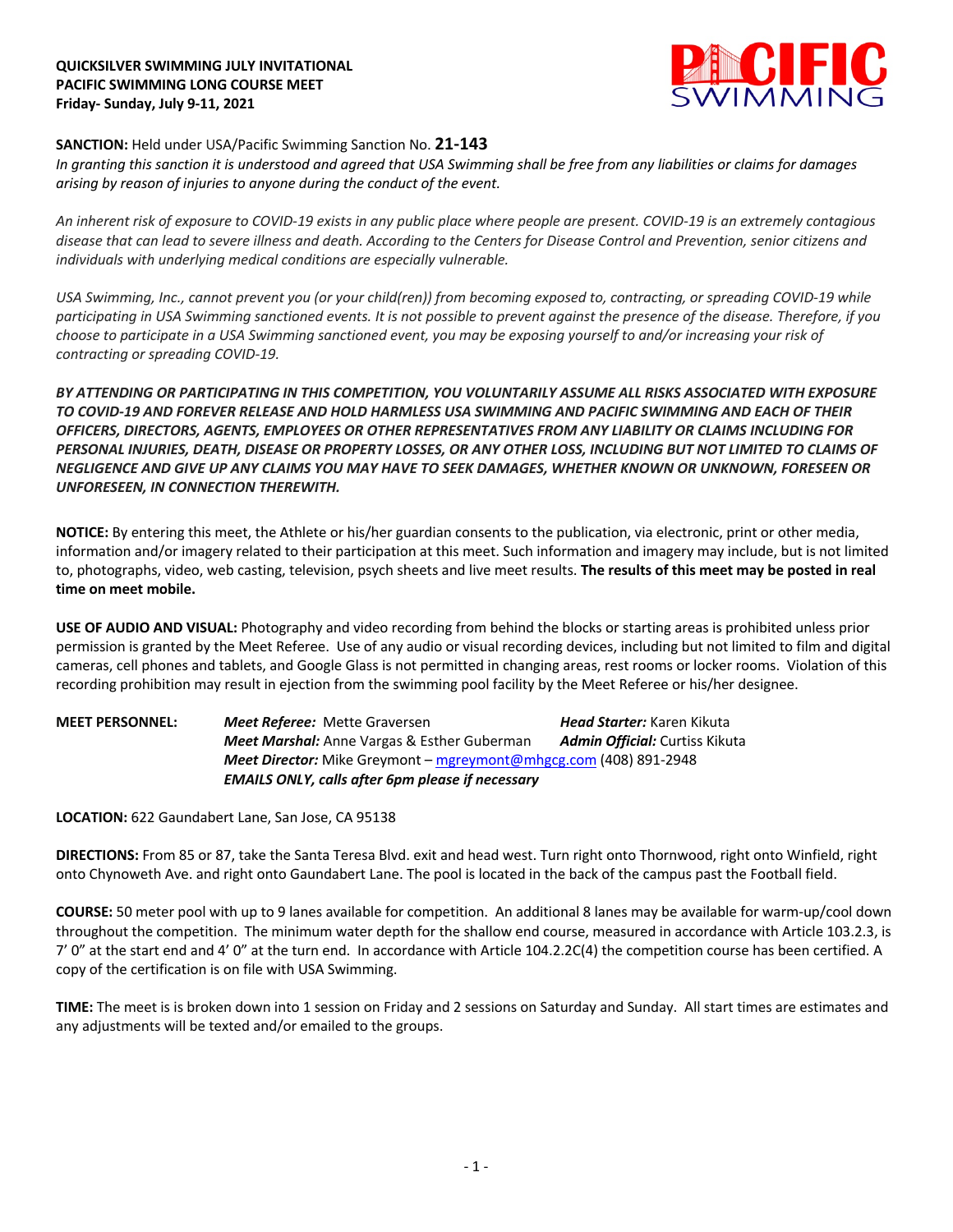| Friday                   | Saturday               | Sunday                 |  |  |
|--------------------------|------------------------|------------------------|--|--|
| Session $1 -$            | Session $2 -$          | Session $4-$           |  |  |
| Warm-ups: 3:00pm- 4:00pm | Warm-ups: 7:30-8:45am  | Warm-ups: 7:30-8:45am  |  |  |
| Meet: 4:00pm- 7:30pm     | Meet: 8:45am- 12:00pm  | Meet: 8:45am- 12:00pm  |  |  |
|                          | Session $3 -$          | Session $5 -$          |  |  |
|                          | Warm-up: 12:00- 1:00pm | Warm-up: 12:00- 1:00pm |  |  |
|                          | Meet: 1:00-3:00pm      | Meet: 1:00-3:00pm      |  |  |

**RULES: •** Current USA and Pacific Swimming rules and warm-up procedures will govern the meet. A copy of these procedures will be posted at the Clerk-of-Course.

• The local facilities guidelines, restrictions and interpretation of the local public health guidelines shall be followed at this meet.

• All applicable adults participating in or associated with this meet, acknowledge that they are subject to the provisions of the USA Swimming Minor Athlete Abuse Prevention Policy ("MAAPP"), and that they understand that compliance with the MAAPP policy is a condition of participation in the conduct of this competition.

- All events are timed finals.
- All events will swim fast to slow.
- Athletes may compete in 1 event on Friday and 3 events per day on Saturday/Sunday.
- All Athletes ages 12 and under should complete competition within four (4) hours.

• Entries will be accepted until the number of splashes exceeds the estimated time line, per the "Four-Hour Rule", based on the athletes age and gender or until the number of entries exceeds 500 athletes per session, whichever occurs first.

**•** If local conditions warrant it the Meet Referee, with the concurrence of the Meet Director, may require a mandatory scratch down. Immediate cash refunds will be made for any mandatory scratches.

• All Coaches and Officials must wear their USA Swimming membership cards in a visible manner.

• Athletes must be able to be on time and follow all protocols while at the facility. Failure to comply may result in being barred from the meet.

**UNACCOMPANIED ATHLETES:** Any USA Swimming Athlete-Member competing at the meet must be accompanied by a USA Swimming Member-Coach for the purposes of Athlete supervision during warm-up, competition and warm-down. If a Coach-Member of the Athlete's USA Swimming Club does not attend the meet to serve in said supervisory capacity, it is the responsibility of the Athlete or the Athlete's legal guardian to arrange for supervision by a USA Swimming Member-Coach. The Meet Director or Meet Referee may assist the Athlete in making arrangements for such supervision; however, it is recommended that such arrangements be made in advance of the meet by the Athlete's USA Swimming Club Member-Coach.

**RACING STARTS:** Athletes must be certified by a USA Swimming member-coach as being proficient in performing a racing start or must start the race in the water. It is the responsibility of the Athlete or the Athlete's legal guardian to ensure compliance with this requirement.

**RESTRICTIONS:** • Smoking and the use of other tobacco products is prohibited on the pool deck, in the locker rooms, in spectator

- seating, on standing areas and in all areas used by Athletes, during the meet and during warm-up periods.
- Sale and use of alcoholic beverages are prohibited in all areas of the meet venue.
- No glass containers are allowed in the meet venue.
- No propane heater is permitted except for snack bar/meet operations.
- All shelters must be properly secured.
- Deck Changes are prohibited.

• Destructive devices, to include but not limited to, explosive devices and equipment, firearms (open or concealed), blades, knives, mace, stun guns and blunt objects are strictly prohibited in the swimming facility and its surrounding areas. If observed, the Meet Referee or his/her designee may ask that these devices be stored safely away from the public or removed from the facility. Noncompliance may result in the reporting to law enforcement authorities and ejection from the facility. Law enforcement officers (LEO) are exempt per applicable laws.

• Operation of a drone, or any other flying apparatus, is prohibited over the venue (pools, Athlete/Coach areas, Spectator areas and open ceiling locker rooms) any time Athletes, Coaches, Officials and/or Spectators are present.

- Attendees will have access to the roundhouse bathrooms. Locker rooms and all other facilities will remain closed.
- Only athletes, coaches and working officials may be on deck. The bleacher area may be open to parents/guardians.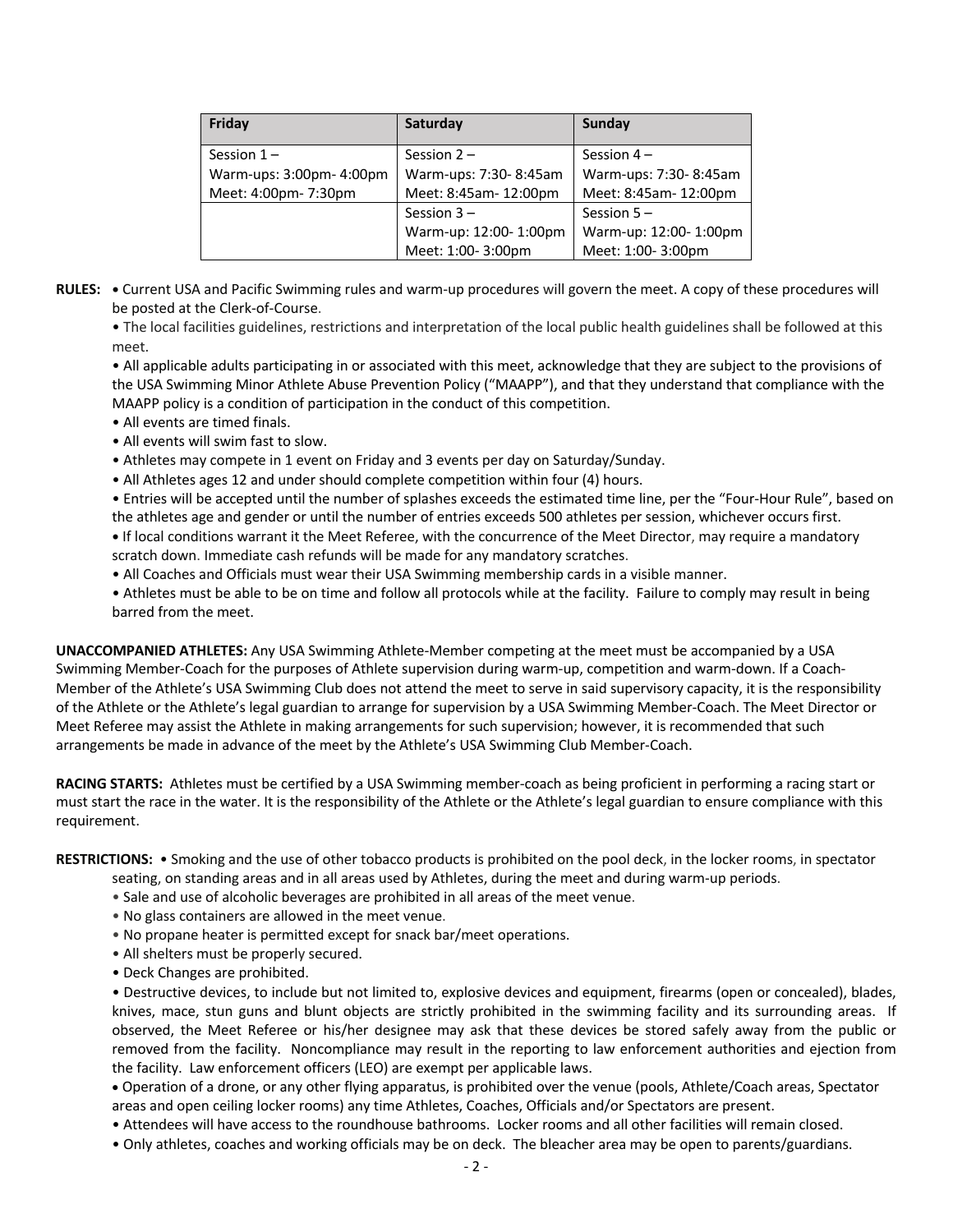**ELIGIBILITY:** • Athletes must be current members of USA Swimming and enter their name and registration number on the meet entry card as they are shown on their Registration Card. If this is not done, it may be difficult to match the Athlete with the registration and times database. The meet host will check all Athlete registrations against the SWIMS database and if not found to be registered, the Meet Director shall accept the registration at the meet (a \$10 surcharge will be added to the regular registration fee). Duplicate registrations will be refunded by mail.

• Meet will have priority entry for the following clubs: QSS, TIDE, PEAK until Thursday July  $1<sup>st</sup>$ , at 11:59pm. The following clubs may enter after the priority: ALTO, PASA, SVCC, VS, MBSC

• Entries with "NO TIME" will be accepted with the exception of Friday 400 events. Those events must have a USA-S Motivational "B" time for the athlete's age group and gender, or a coach certified "B" Time. "NO TIME" will not be allowed for those events.

• Disabled Athletes are welcome to attend this meet and should contact the Meet Director or Meet Referee regarding any special accommodations on entry times and seeding per Pacific Swimming policy.

• The Athlete's age will be the age of the Athlete on the first day of the meet.

**ENTRY FEES:** \$48 flat fee per athlete. Entries will be rejected if payment is not sent at time of request. No refunds will be made, except mandatory scratch downs.

**ONLINE ENTRIES:** Online entries will be accepted through Monday July 5th, 2021 11:59pm on FastSwims. To enter online, go to **www.fastswims.com** to receive an immediate entry confirmation. This method requires payment by credit card. FastSwims charges a processing fee for this service, 6.5% of the total Entry Fees plus \$0.75 per transaction, regardless of number of Athletes. Please note that the processing fee is a separate fee from the Entry Fees. If you do not wish to pay the processing fee, enter the meet using a mailed entry. Entering online is a convenience, is completely voluntary, and is in no way required or expected of an Athlete by Pacific Swimming.

**MAILED ENTRIES**: Entries must be on the attached consolidated entry form. Forms must be filled out completely and printed clearly with Athlete's best time. Entries must be postmarked by Friday, July 2<sup>nd</sup>, 2021. No late entries will be accepted. Requests for confirmation of receipt of entries should include a self-addressed envelope. Hand delivered entries will not be accepted.

**Make check payable to**: QuickSilver Swimming **Mail entries to**: Michael Greymont – Meet Director Quicksilver Swim Team 409 Tenant Ave STE 423 Morgan Hill, CA 95037

**CHECK-IN:** The meet shall be pre-seeded.

**SCRATCHES:** Any Athletes not reporting for or competing in an individual timed final event that they have entered shall not be penalized.

**AWARDS:** None.

**ADMISSION:** Free.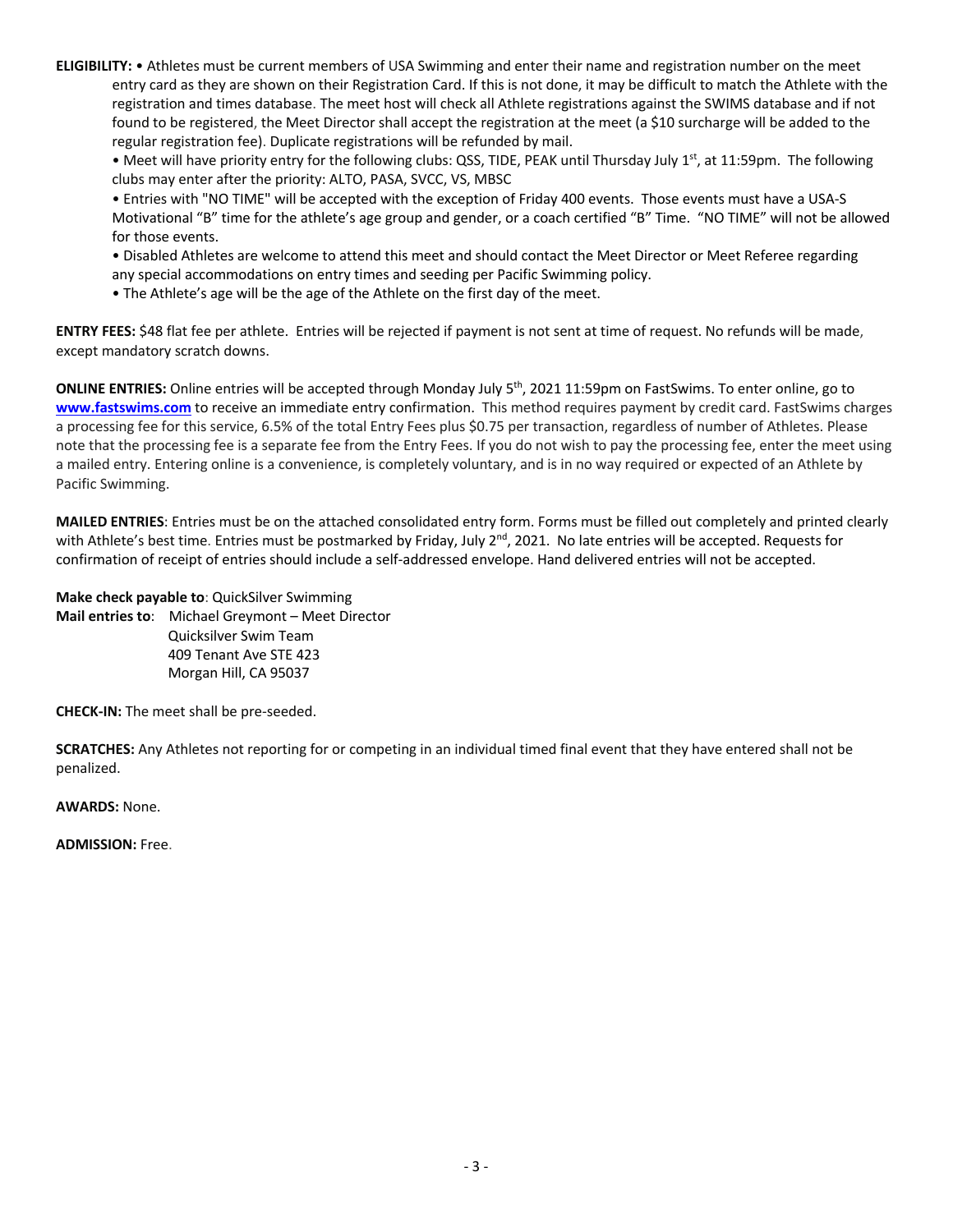**EVENTS**

| **Friday, July 9th            |                    |  |  |  |  |
|-------------------------------|--------------------|--|--|--|--|
| <b>EVENT#</b><br><b>EVENT</b> |                    |  |  |  |  |
|                               | 11 & Over 400 IM   |  |  |  |  |
|                               | 10 & Under 200 IM  |  |  |  |  |
|                               | 11 & Over 400 Free |  |  |  |  |

*Athletes must provide their own timers for Friday events. Athletes may only compete in ONE (1) event for Friday Athletes must have either a "B" time or a Coach Certified "B" time to compete for Friday*

|                                         | Saturday, July 10th<br>11 & Over Session | Sunday, July 11th<br>11 & Over Session |                                     |  |
|-----------------------------------------|------------------------------------------|----------------------------------------|-------------------------------------|--|
| 13 & over athletes & 11-12 BB+ athletes |                                          |                                        | 13 & over athletes & 11-12 BB+ athi |  |
| <b>EVENT#</b>                           | <b>EVENT</b>                             | <b>EVENT#</b>                          | <b>EVENT</b>                        |  |
| 4                                       | <b>OPEN 200 IM</b>                       | 16                                     | OPEN 200 Back                       |  |
| 5                                       | 11-12 50 Breast                          | 17                                     | <b>OPEN 100 Breast</b>              |  |
| 6                                       | OPEN 100 Fly                             | 18<br>11-12 50 Fly                     |                                     |  |
| $\overline{7}$                          | OPEN 100 Free                            | 19<br>OPEN 100 Back                    |                                     |  |
| 8                                       | 11-12 50 Back                            | 20                                     | 11-12 50 Free                       |  |
| 9                                       | <b>OPEN 200 Breast</b>                   | 21                                     | OPEN 200 Fly                        |  |
| 10                                      | 13 & over 50 Free                        | 22                                     | OPEN 200 Free                       |  |
|                                         | Saturday, June 19                        | Sunday, June 20                        |                                     |  |
| 12 & Under Session                      |                                          |                                        | 12 & Under Session                  |  |
| <b>EVENT#</b>                           | <b>EVENT</b>                             | <b>EVENT#</b>                          | <b>EVENT</b>                        |  |
| 11                                      | 12 & under 100 Breast                    | 23                                     | 12 & under 200 IN                   |  |
| 12                                      | 12 & under 50 Back                       | 24                                     | 12 & under 100 Bao                  |  |
| 13                                      | 12 & under 200 Free                      | 25                                     | 12 & under 50 Brea                  |  |
| 14                                      | 12 & under 100 Fly                       | 26                                     | 12 & under 50 Fly                   |  |
| 15                                      | 12 & under 50 Free                       | 27                                     | 12 & under 100 Fre                  |  |
|                                         |                                          |                                        |                                     |  |

|                  | Saturday, July 10th<br>11 & Over Session<br>& over athletes & 11-12 BB+ athletes |                                       | Sunday, July 11th<br>11 & Over Session<br>13 & over athletes & 11-12 BB+ athletes |  |
|------------------|----------------------------------------------------------------------------------|---------------------------------------|-----------------------------------------------------------------------------------|--|
| ENT#             | <b>EVENT</b>                                                                     | <b>EVENT#</b>                         | <b>EVENT</b>                                                                      |  |
| $\overline{4}$   | <b>OPEN 200 IM</b>                                                               | 16                                    | OPEN 200 Back                                                                     |  |
| $\overline{5}$   | 11-12 50 Breast                                                                  | 17                                    | OPEN 100 Breast                                                                   |  |
| $\boldsymbol{6}$ | OPEN 100 Fly                                                                     | 18                                    | 11-12 50 Fly                                                                      |  |
| $\overline{7}$   | OPEN 100 Free                                                                    | 19                                    | OPEN 100 Back                                                                     |  |
| 8                | 11-12 50 Back                                                                    | 20                                    | 11-12 50 Free                                                                     |  |
| $\boldsymbol{9}$ | OPEN 200 Breast                                                                  | 21                                    | OPEN 200 Fly                                                                      |  |
| 10               | 13 & over 50 Free                                                                | 22                                    | OPEN 200 Free                                                                     |  |
|                  | Saturday, June 19<br>12 & Under Session                                          | Sunday, June 20<br>12 & Under Session |                                                                                   |  |
| ENT#             | <b>EVENT</b>                                                                     | <b>EVENT#</b>                         | <b>EVENT</b>                                                                      |  |
| 11               | 12 & under 100 Breast                                                            | 23                                    | 12 & under 200 IM                                                                 |  |
| 12               | 12 & under 50 Back                                                               | 24                                    | 12 & under 100 Back                                                               |  |
| 13               | 12 & under 200 Free                                                              | 25                                    | 12 & under 50 Breast                                                              |  |
| 14               | 12 & under 100 Fly                                                               | 26                                    | 12 & under 50 Fly                                                                 |  |
| 15               | 12 & under 50 Free                                                               | 27                                    | 12 & under 100 Free                                                               |  |

Use the following URL to find the time standards: http://www.pacswim.org/swim-meet-times/standards